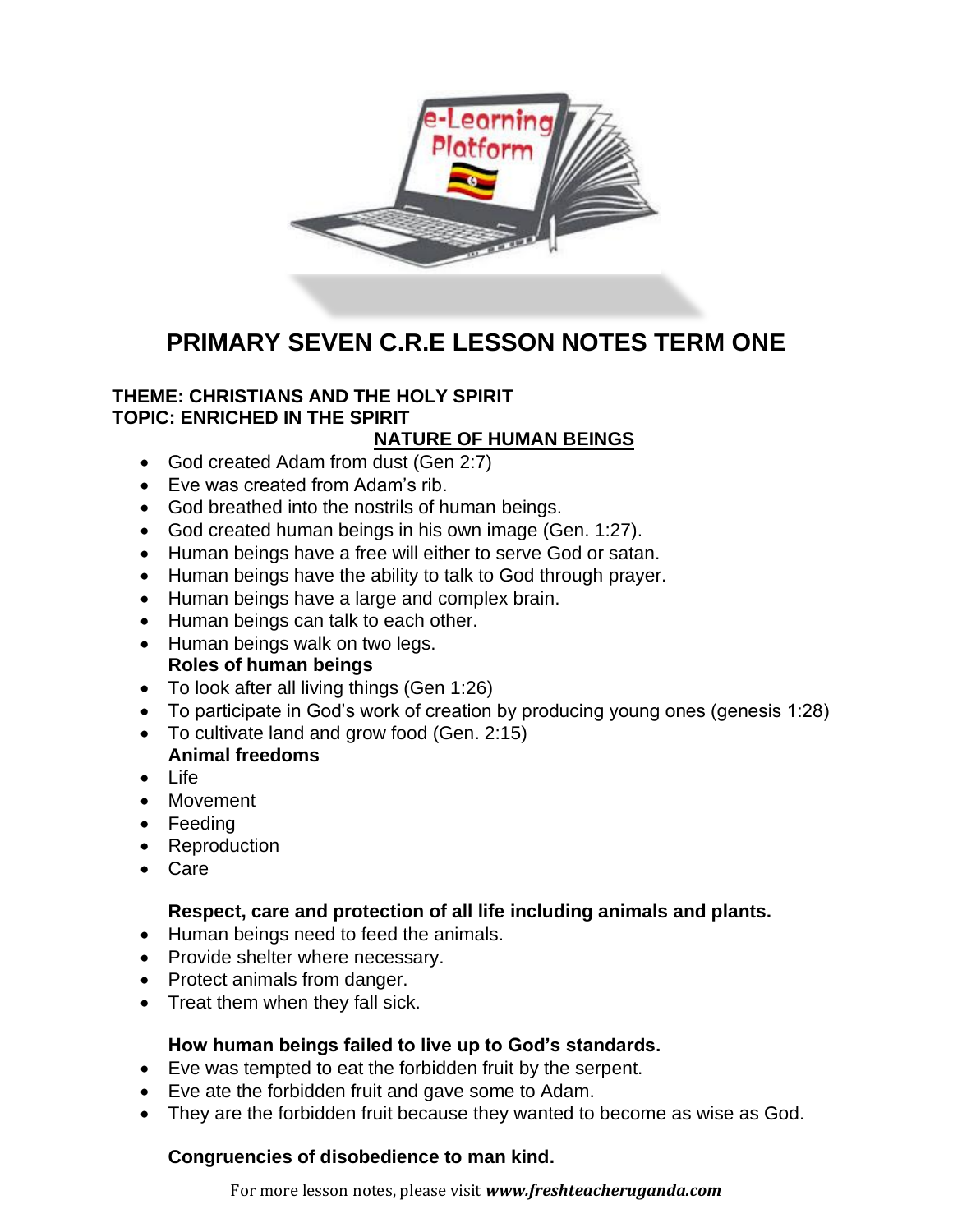- God's relationship with human beings was broken.
- Fear amongst people
- Embarrassment amongst people.
- Women giving birth in pain.
- Sickness and death of body, soul and spirit.
- Hard work in order to get the basic needs of life.
- Quarrels, was fights among people.
- Adam and Eve were sent out of Eden.

#### **How we fail to live up to God's standards today.**

- Failing to respect other people.
- Fighting with others.
- Quarreling with others.
- Worshipping false gods.
- Murdering people.

# **GOD'S PLAN FOR SALVATION**

- God calls Abraham (Gen. 12:1-3)
- God rescues Israelites from Egypt (exod. 24:3)
- God makes a convenantt with the Israelites (exod. 19: 5-6)
- Israelites reach the promised land.
- God prepares his chosen people through leaders and prophets.
	- David Psalms 51:10 13
	- $-$  Amos  $-$  5:14  $-$  15
	- Micah 6:8
	- Isaiah 9:5-7
	- Jeremiah 31:31
	- Ezekiel 36:25.27

# **Teaching about God's plan for salvation.**

- John the Baptist was the last prophet to prepare people for the coming of the savior.
- His message was "Turn away from your sins" (Mathew 3:1-12).
- God sends his only son to die for our sins (John 3:16)
- The birth of Jesus Christ (John 1:14) **Note:** The process by which God the son put on flesh is called **incarnation**.
- Jesus dies for our sins.
- Resurrection of Jesus

# **Jesus life as a perfect example.**

- . his birth (conceived by the holy spirit)
- He loved all people equally.
- He never committed any sin.
- He aimed at solving rather than creating problems.
- Jesus lived a prayerful life.
- Jesus loved sinners.

#### **Topic two:**

#### **Ancestors, our selves and the spirit Christian and African traditional beliefs.**

- Before the introduction of Christianity African knew God as a creator, protector and provider.
- They had local names for God and believed in African Traditional Religion. | Tribe | Name of God | Meaning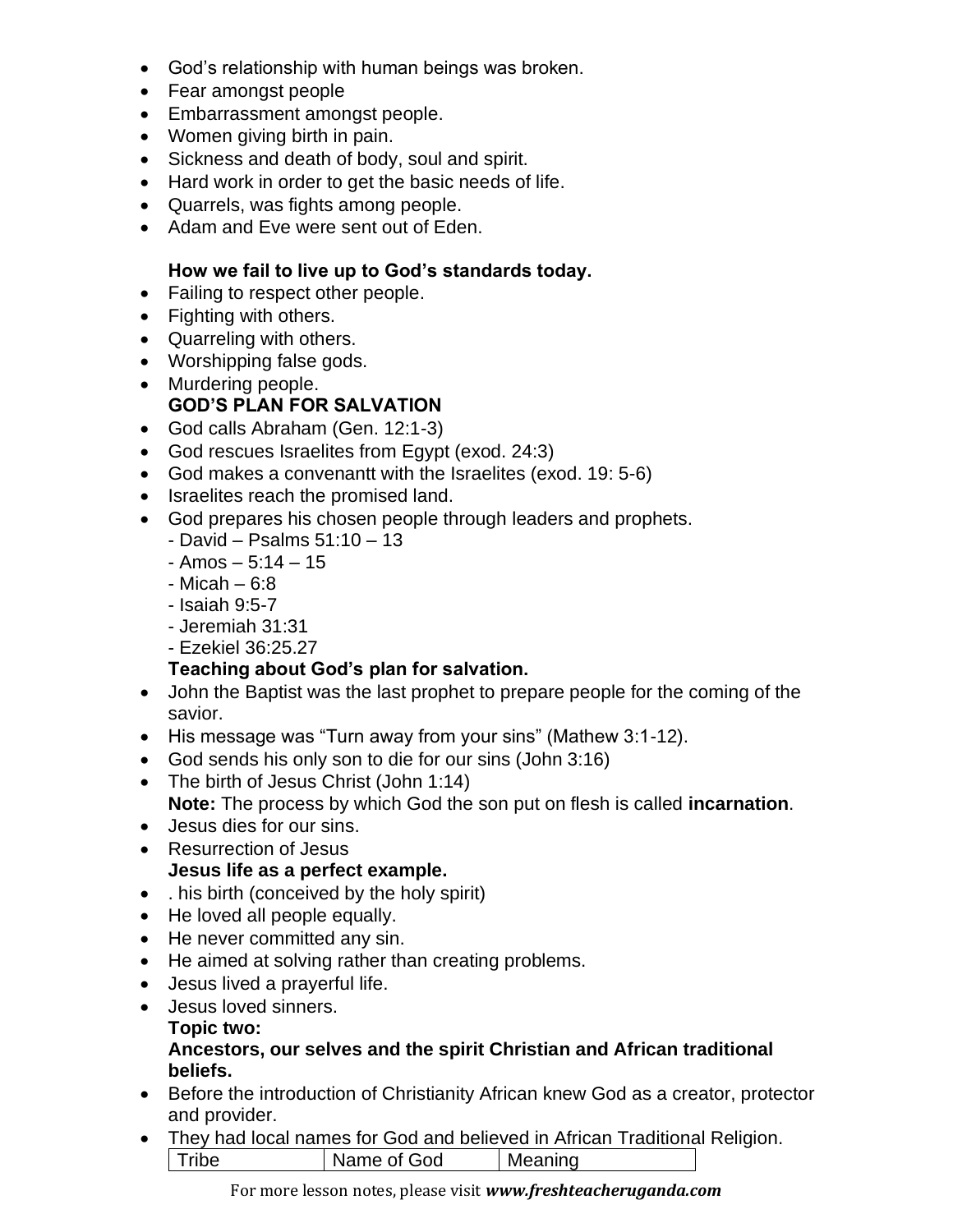| Baganda       | Katonda        | Creator       |
|---------------|----------------|---------------|
| Banyoro       | Rugaba         | Giver         |
| Lteso         | Lokasuban      | Creator       |
| Kakwa         | <b>Nyuleso</b> | Godin the sky |
| Luhya (Kenya) | Nyasaye        | Beseeched one |

#### **Similarities between ATR and Christian beliefs.**

- Both believe that God is the creator and sustainer of life.
- Both believe in life after death.
- Both believe in forgiveness and reconciliation with one another and God.
- Both have sacrifices and rituals.
- Life is believed to be a gift from God in both religions.

# **Differences between A.T.R and Christian beliefs.**

- A.T.R believes in witch craft unlike Christians.
- A.T.R believes in polygamy unlike Christians.
- Christians believe in the resurrection of the body on the day of judgement while A.T.R doesn't.
- A.T.R believes that the living dead can cause misfortunes to the living while Christians do not.

# **Evil practices and beliefs of A.T.R**

- Polygamy
- Witch craft
- Appeasing the dead
- Sacrificing human beings
- Charms and amulets.

# **Reconciliation**

• Reconciliation means bringing back a broken relationship.

# **Causes of misunderstandings**

- Adultery
- Back biting
- Greed
- False accusation
- Suspicion of witchcraft.

#### **Importance of reconciliation**

- It restores friendship and love
- It restores personal communications.
- Prevents bitterness and revenge.
- Working together is restored.

# **Traditional ways of reconciliation**.

• Arbitration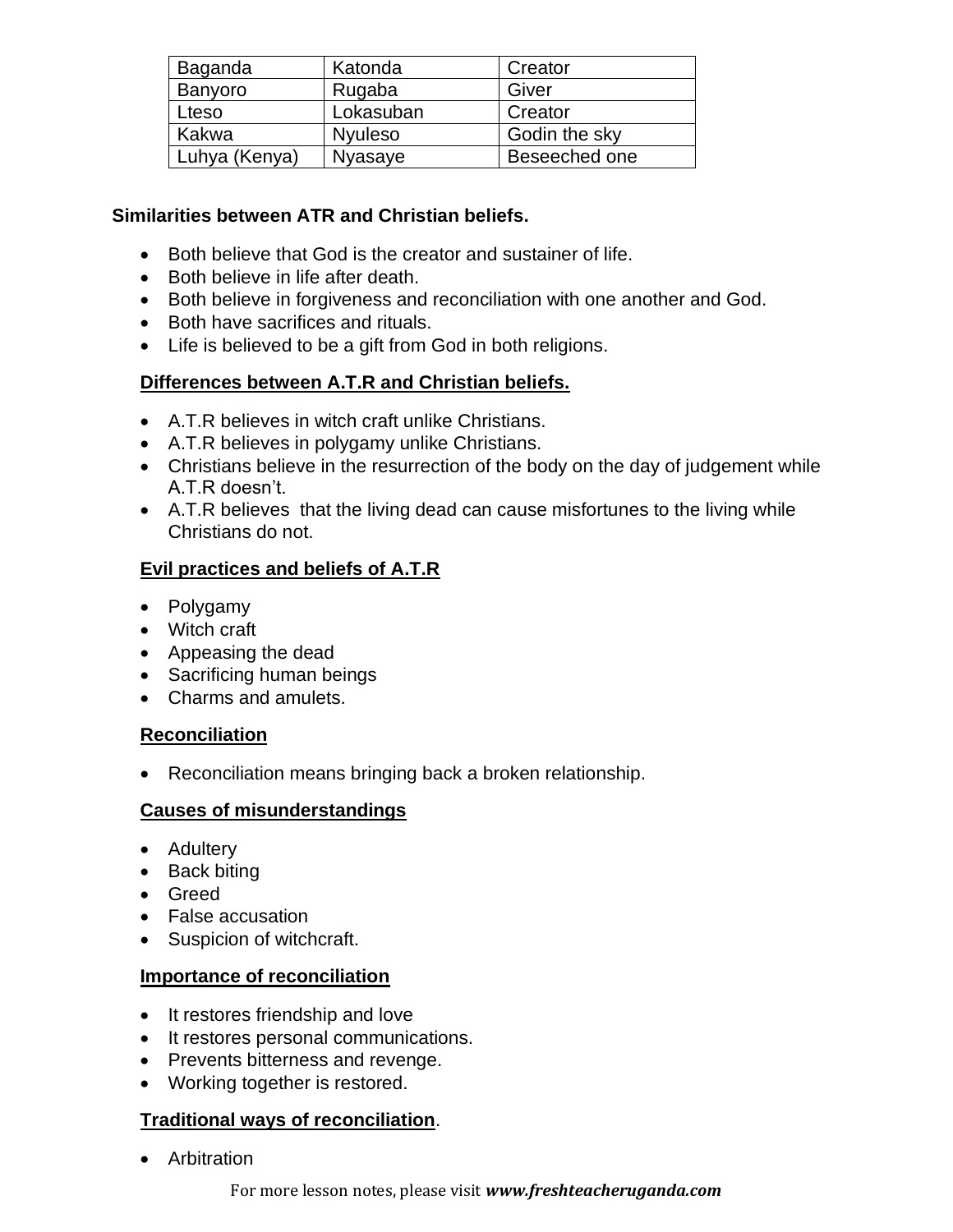- Paying fines
- Apologizing
- Sharing meals.

#### **Christian ways of reconciling with God.**

- Believing in Jesus Christ.
- Accepting Jesus as a personal savior.
- Repenting for our sins.

#### **Christian ways of reconciling with one another.**

- Arbitration
- Paying fines
- Ask for forgiveness
- Sharing meals

# **Life after death**

According to tradition some people believe that the dead continue to live in another form of life. They remember their dead by practicing the following:

- Naming children after them.
- Caring for their graves.
- Swearing in their names.
- Cursing people through them.

# **Biblical teaching on death and life after death.**

- Those who believe in Jesus Christ live after death.
- Christians will resurrect in their bodies on Judgement day.
- On Judgement day Jesus will come back to take those who died believing in him.

# **Topic 3: Enriched by other Nations and Religions.**

#### **World religions.**

• Religion is a belief in spiritual beings.

#### **Examples of world religions.**

- Christianity
- Islam
- Judaism
- Hinduism
- Bahdi faith
- Budhism

#### **How we can respect and relate to people of other religions.**

- Being polite and respectful.
- Do not disregard founders of their religions.
- Be willing to listen.
- Use common similarities.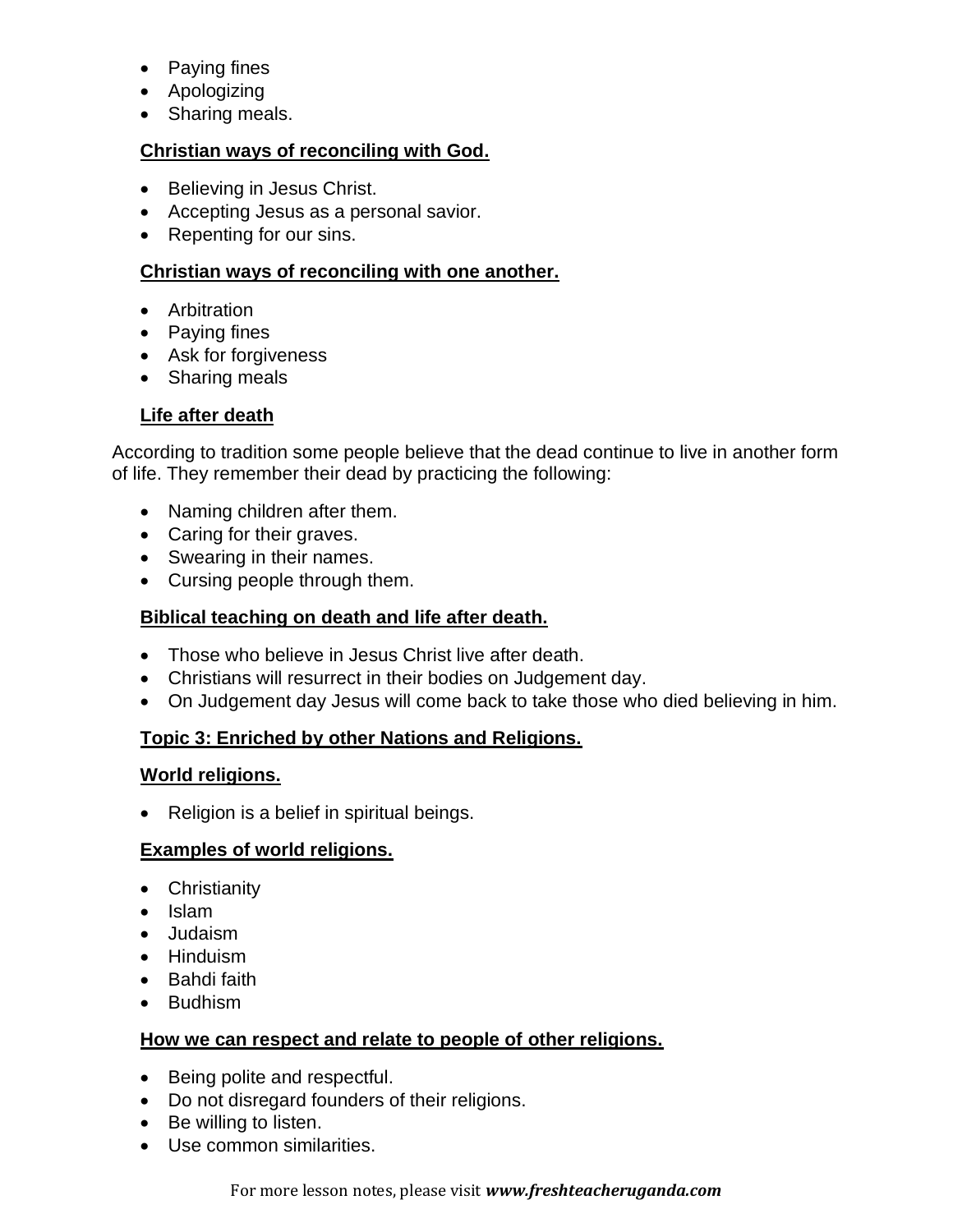# **Common religious beliefs**

- The belief in the existence of God or gods (Theism).
- Belief that there is no God (Atheism)
- Belief in existence of the creator (Deism)
- Belief that all natural objects e.g plants, animals have life (Animism).

#### **World organization**

- United Nations Organisation
- The Common wealth Organisation.
- The East African Community.
- The African Union.

# **How we benefit from people of other countries**

- Culture
- Trade
- Relief
- Development. **TERM II**

# **Topic 1: serving others in the spirit.**

- Service is the action of helping or doing work for others.
- A servant is a person who helps to do work for others.

# **Examples of servants**

- God's servants e.g bishops, pastors, prophets.
- Civil servants e.g teachers, doctors.
- Domestic servants e.g porters, house maids.

# **People who accepted God's call for service.**

- Mother There sa.
	- Found the order of sisters and brothers.
	- Served the sick
- William Wilber force
	- fought to stop slave trade
- Dr. Iucille Teasdale
	- Built St. Mary's hospital Lacor in Gulu.
	- She treated sick people.

# **People who need service**

- Poor
- Old
- Disabled
- Youngsick
- The orphans
- Refugees

# **Biblical teaching on serving others.**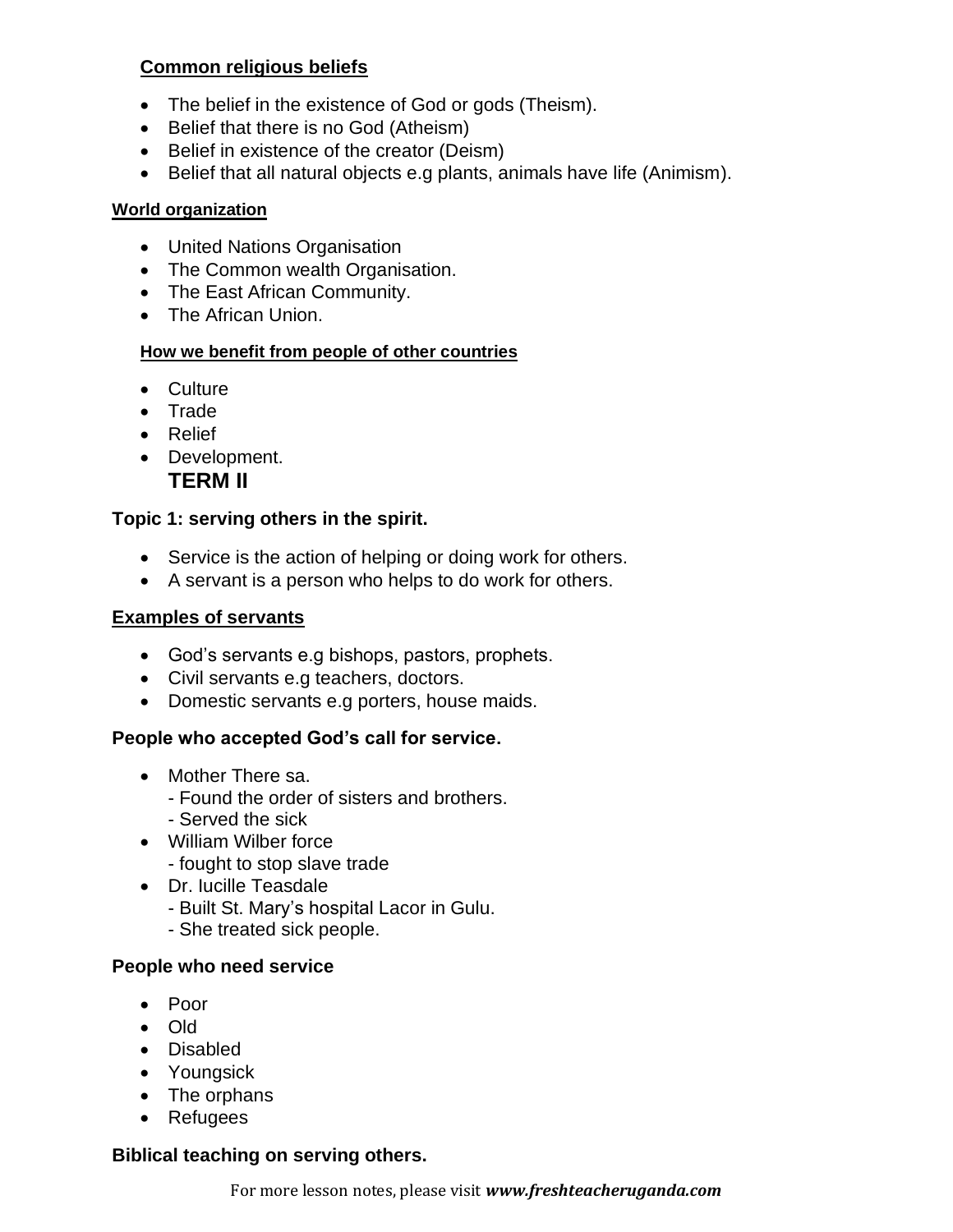- Luke  $13: 32 34$ , Mathew  $25: 31 40$
- Luke 16: 19 -25 John 13:8
- Acts  $6:1-3$

#### **Relief organization. (voluntary organisations)**

• These are organizations that help needy people

#### **Examples**

- Uganda Women's Effort to save Orphans. (UWESO)
- The AIDS support organisation (TASO)
- International Committee of the Red Cross (ICRC)
- World Vision International
- Adventist Development Relief Agency (ADRA)
- Carry American Relief Every where (CARE)
- Plan international
- Sanyu Babies home
- Save the children fund. (SCF)
- Christian children fund.(CCF) (Teacher to give roles of each)

#### **Topic 2 living in the spirit of love.**

- Bible laws on love. (Mathew 19:3-6)
- Marriage is the legal union of man and woman as husband and wife.
- Why is marriage called a social institution - It unites families, clans, tribes and other races.

#### **Types of marriage**

- Religious marriage
- Conducted by religious leaders
- Called holy matrimony in Christianity
- •

#### **Activities done in church**

Exchanging vows Signing marriage certificate Exchanging rings. Customary marriage - carried out following traditional customs.

- involves paying bride price.

Bride price is money and property a husband pays to the wife's family in some societies.

- Civil marriage
	- This is marriage performed by government official.

**Purpose of marriage:** (Mathew 19:4, Gen 1:27 – 28, Gen 2:1 - 25

• For company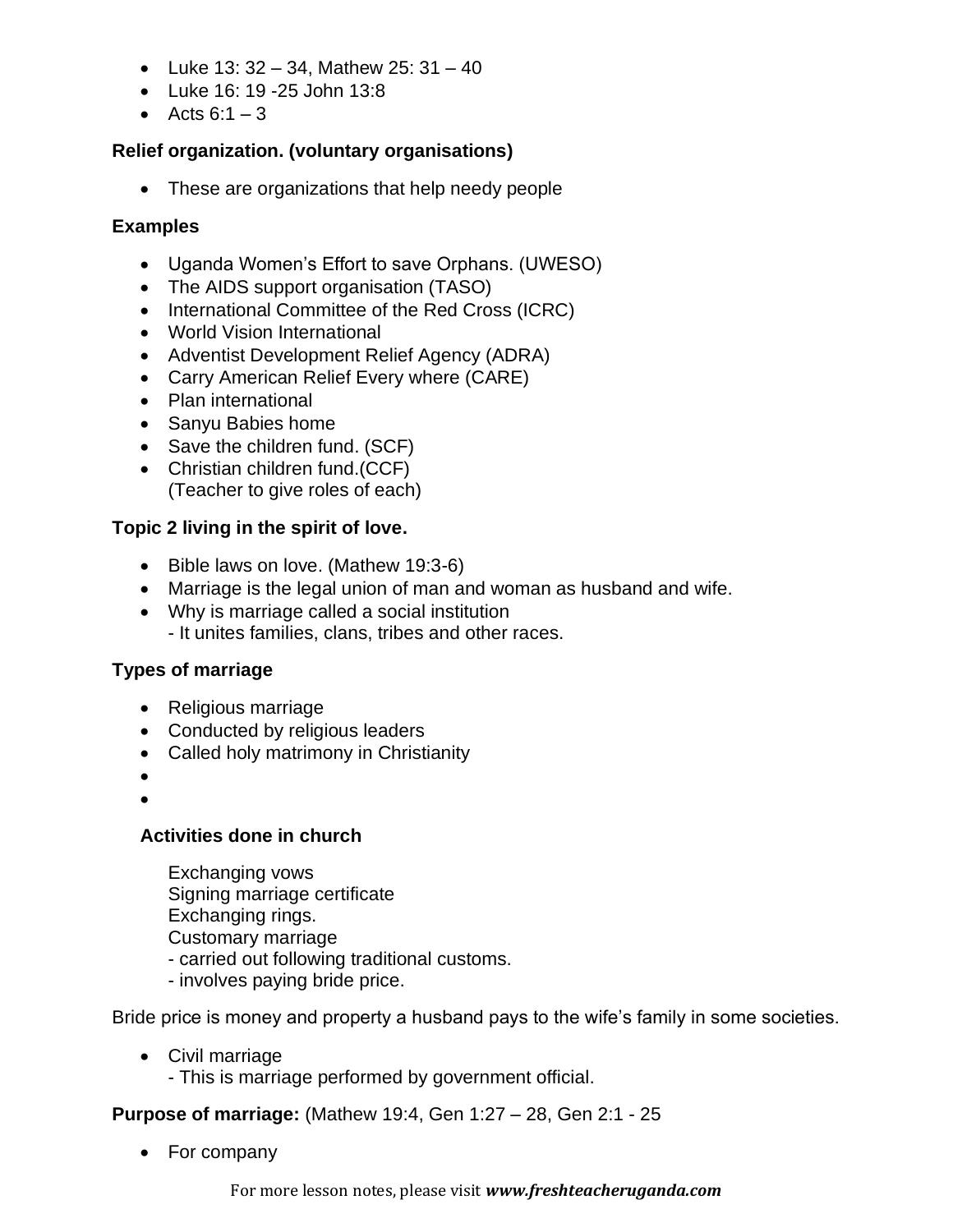- To produce children
- For sexual pleasure
- For respect

#### **Biblical laws on marriage (1 corin 7:1-16)**

- Every man and woman should have one partner.
- Divorce is not allowed.
- One should marry when he / she fails to control his / her sexual desires.
- Marriage partners should fulfill their duties to each other.

#### **Bible laws on love:** (Mathew 19: 3 – 6)

- Love unites man and woman as husband and wife.
- Partners should love each other.

#### **Bible laws on marriage** (exodus 20:14)

• Do not commit adultery.

#### **Qualities of a good marriage partner**

- Should have a good family back ground
- Should be faithful and should have true love
- Should have good health
- Should be obedient
- Should be hard working
- Should be trustworthy.
- Should be educated
- Should be good looking.

#### **Common marriage problems**

- Quarrels
- Fights
- Lack of respect for one another
- Lack of trust
- Neglect of children

# **Love (mark 12:31, 1 Corinthians 13:4-7)**

- True love has the following meaning according to Paul.
	- Patience
	- Faithfulness
	- Persistence
	- Hopeful
	- Kind
	- Everlasting

#### **Importance of good friendship and self control**

- People who have good friendship and self control enjoy the following:
	- getting good advice
	- Being encouraged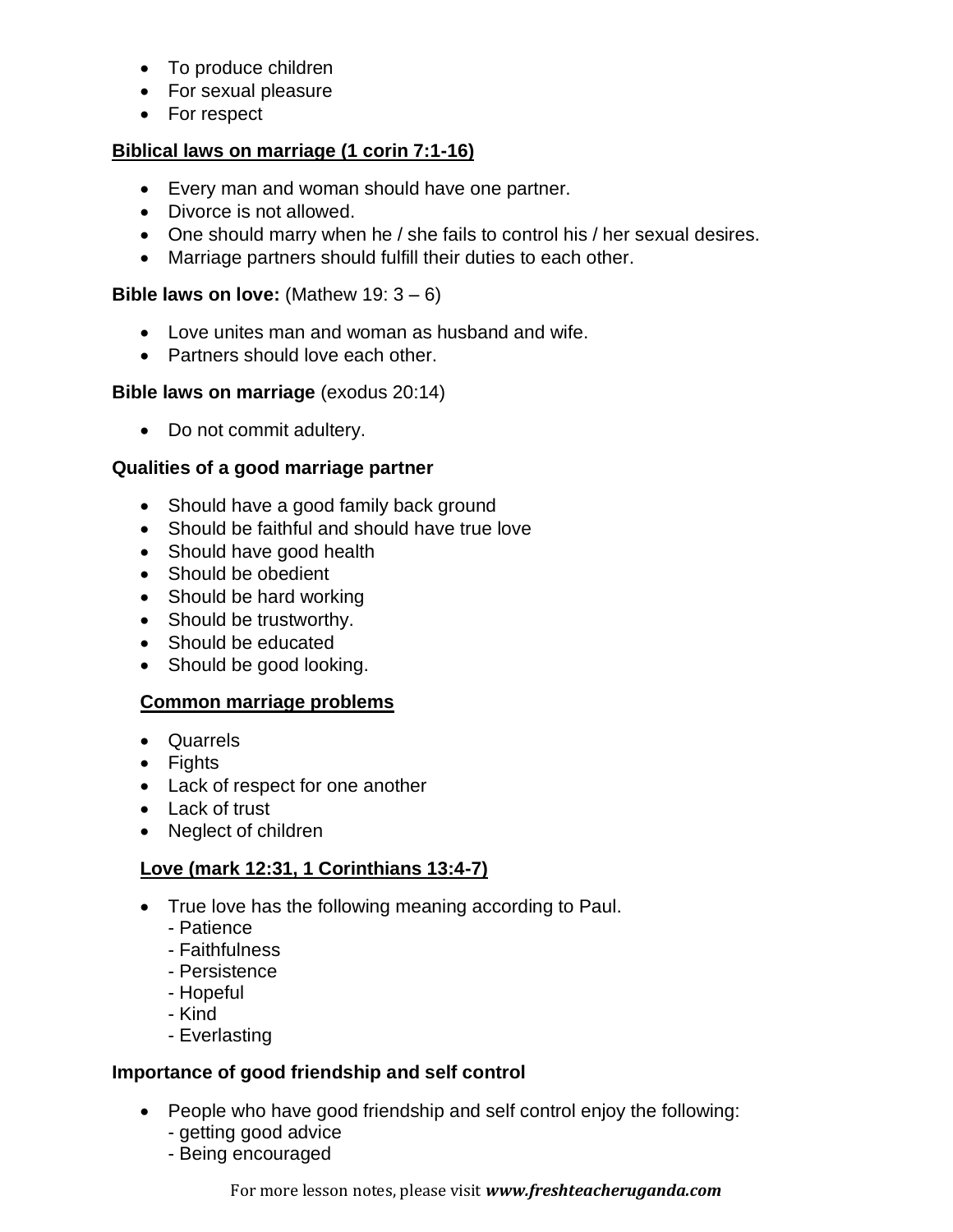- Being encouraged
- Assisted in case of trouble
- Social satistaction
- Sharing work

#### **Sexual deviations**

- Sexual deviations
- lesbianism
- Beastiality
- Homosexuality
- Incest

# **TOPIC: THE SPIRIT MAKES US FREE**

- Freedom and Authority
	- Authority is having control over other people.
	- Freedom is not being under control of someone else.
- **Biblical teaching on freedom and Authority**.
	- Titus 3:1, Rom 13:1 -17, math 22:15-22 mark 10:42-45
	- All authority comes from God
	- leaders should serve people they lead.
	- leaders should give freedom to their people.
- **Types of Authority**
	- Divine authority possessed by God
	- Apostolic authority messianic power Jesus gave to the Church.
	- Marital authority husbands over their wives
	- Civil authority Husbands over their people.
	- Symbolic authority received from objects e.g constitution.

# • **Proper use of authority and freedom**

- (Romans 13: 1 -7)
- To keep law and order
- To defend people's rights
- Caring for the needy
- Promoting unity
- Creating peace

# • **Misuse of authority and freedom**

- Leaders mistreat the people they lead.
- Leaders embezzle public funds.

# • **Ways people misuse freedom**

- Dressing badly
- Use of obscene words on radio shows
- Abusing people in public
- Civil servants misusing their offices

# • **Relationship between freedom and authority**

- Both are God given
- Authority affects the use of freedom and freedom affects the use of authority.
- The misuse of authority and freedom breeds evil.

# • **Responsibilities of leaders**

- To guide people
- To protect people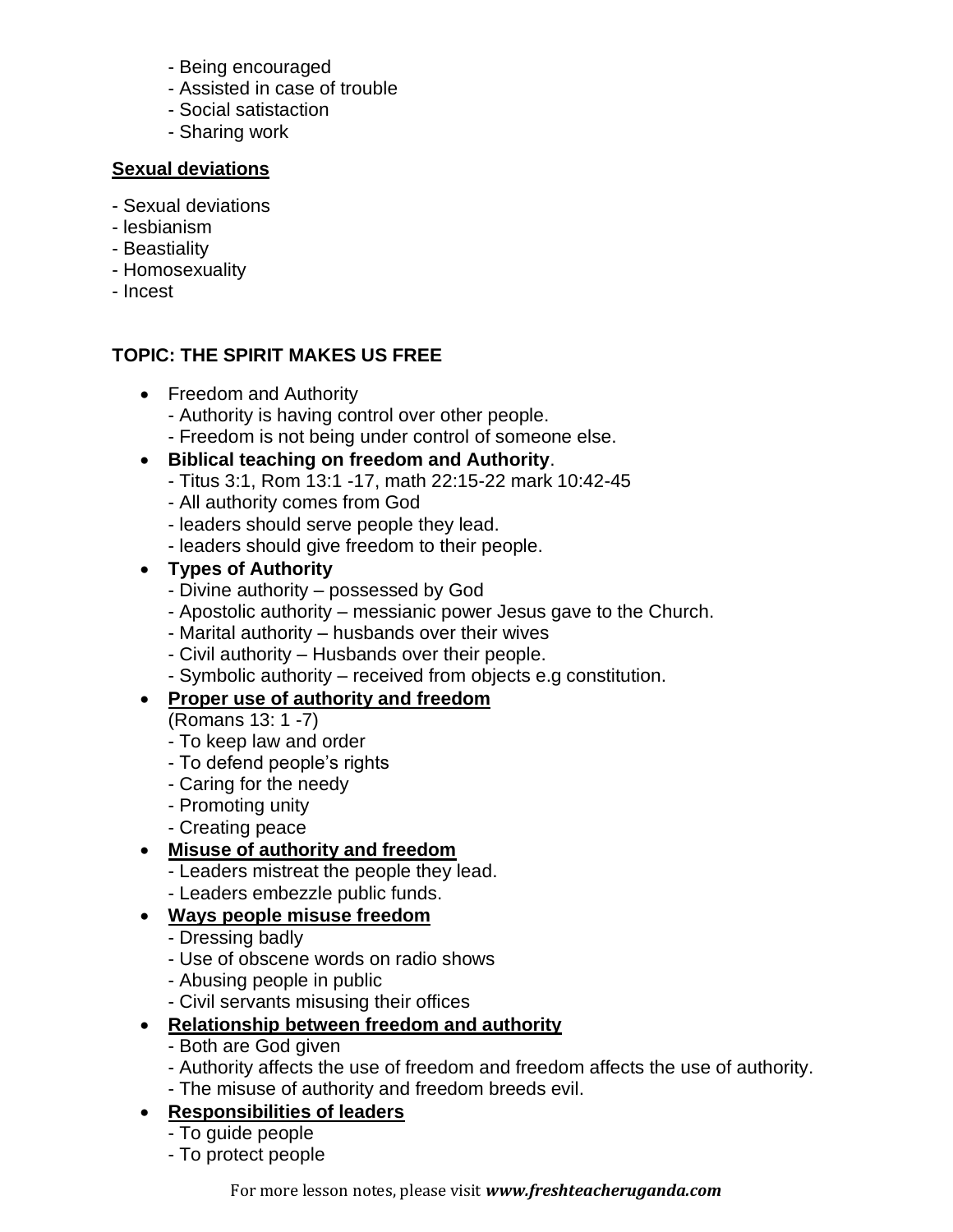To promote unity among people

To mobilize people for development.

# • **Lessons from Jesus perfect use of freedom and authority (John 13:5)**

- He used it to benefit all people
- He used it to solve problems / difficulties
- He used it to serve others.
- **Eligible voters**

- In Uganda all people above 18 years can register to vote.

• **Free and fair elections** 

- It is the duty of the electoral commission to preside over free and fair elections.

Topic 4: the spirit helps us to use his gifts

#### • **Talents :**

- A talent is a natural ability to do something well

# • **Examples of talents.**

- Singing
- Dancing
- Acting
- Debating
- Writing
- Drawing
- Playing football / net ball

# • **Way of identifying talents**

- Through practice
- Through the guidance of other people.
- Through praying
- **Using available resources to serve God and fellow human beings.**
	- Making machines used for building.
	- Making medicine to cure diseases.
	- Making education better.
	- Making communication better

# • **Uses of resources that break God's commandments.**

- Making medicine to carry out abortion.
- Making weapons of mass destruction.
- For disputing God's existence.
- Making poisonous chemical to poison other people.
- **Conscience**

This is a feeling that tells one whether what he / she is doing is right or wrong.

- **How the holy spirit helps us through our conscience (John 16 : 6 – 15, 1 corin 12:1 – 11)**
	- The holy spirit reveals the truth to our conscience.

#### • **THE GIFTS AND FRUITS OF THE HOLY SPIRIT Fruits of the holy spirit (Gol 5: 22 – 23)**

-These are new characters we get from the influence at the holy spirit. **Examples** 

- Love, joy, peace, patience, kindness, goodness, faithfulness, gentleness.

# • **Gifts of the holy spirit (corinthions 12 : 27 & 12 : 8 – 10)**

-Theses are abilities to do services we get from the influence of the holy spirit. **Examples** 

- Wisdom, knowledge, faith, power to heal, speaking God's message.
- Ability to distinguish gifts of the holy spirit.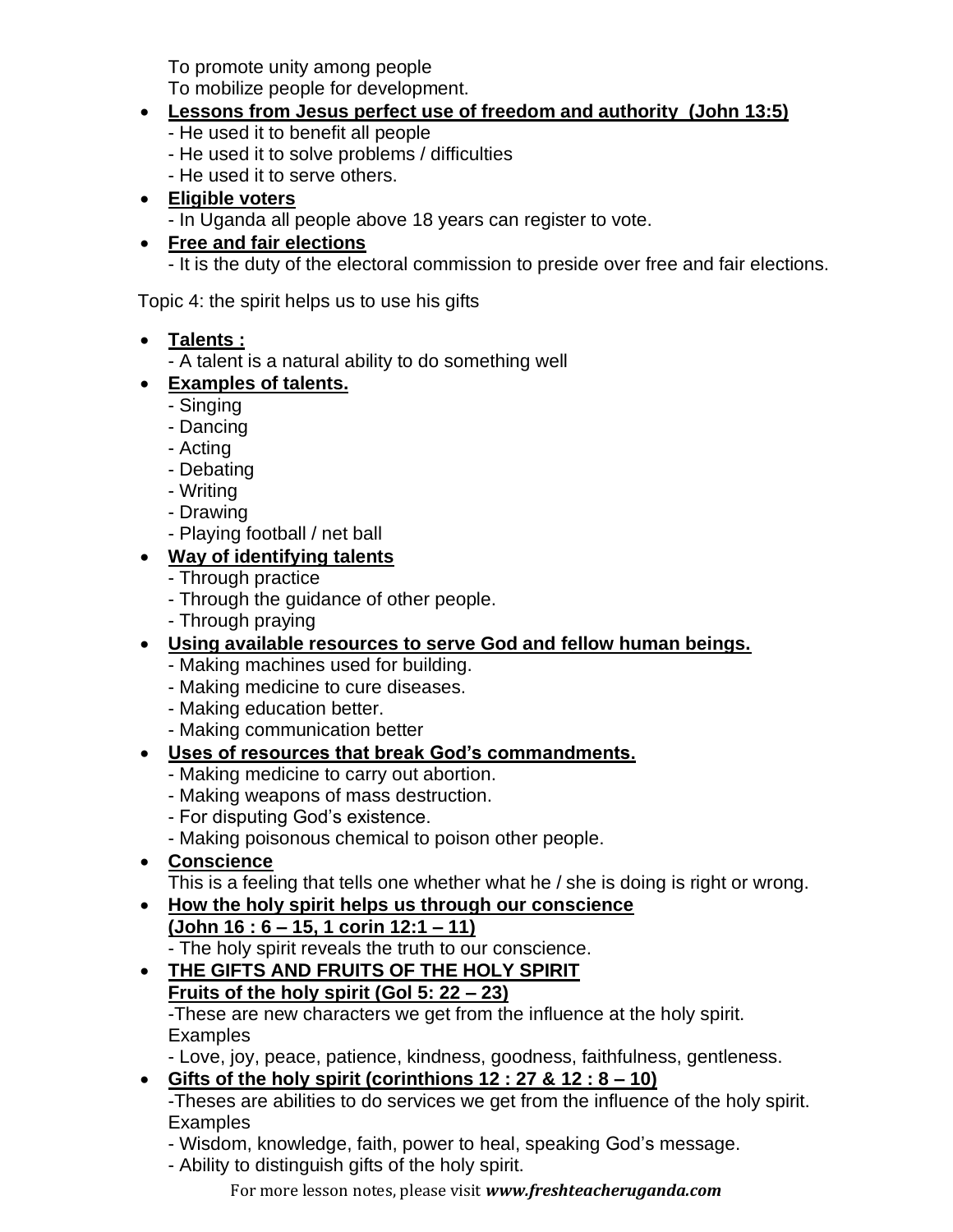- Speaking in strange tongues.

# **TERM III TOPIC 5 : STRENGTHENED BY THE SPIRIT WE ACCEPT THE EVENTS OF LIFE.**

#### **SUCCESS AND FAILURE**

- Success means archeiving a desired goals.
- Failure is when one doesn't get what he / she aims at getting.

#### **Causes of failure.**

- Lack of faith in God
- Lack of self confidence
- Pessimism (believing that the worst can happen any time)
- Poor advice
- Illiteracy
- Pride

#### **How to cope with success or failure.**

- Concentrating on available privileges and chances.
- Fighting satans temptation using God's words.

# **What Christians should view as success**

- Harmony with God and fellow beings.
- Loving others
- Service for others
- Respect for God and other people
- Thinking more of others than ourselves.

#### **What Christians should not view as success**

- Money
- Popularity
- Prestige
- Wealth

#### **Fear**

• Fear is the feeling that something bad may happen.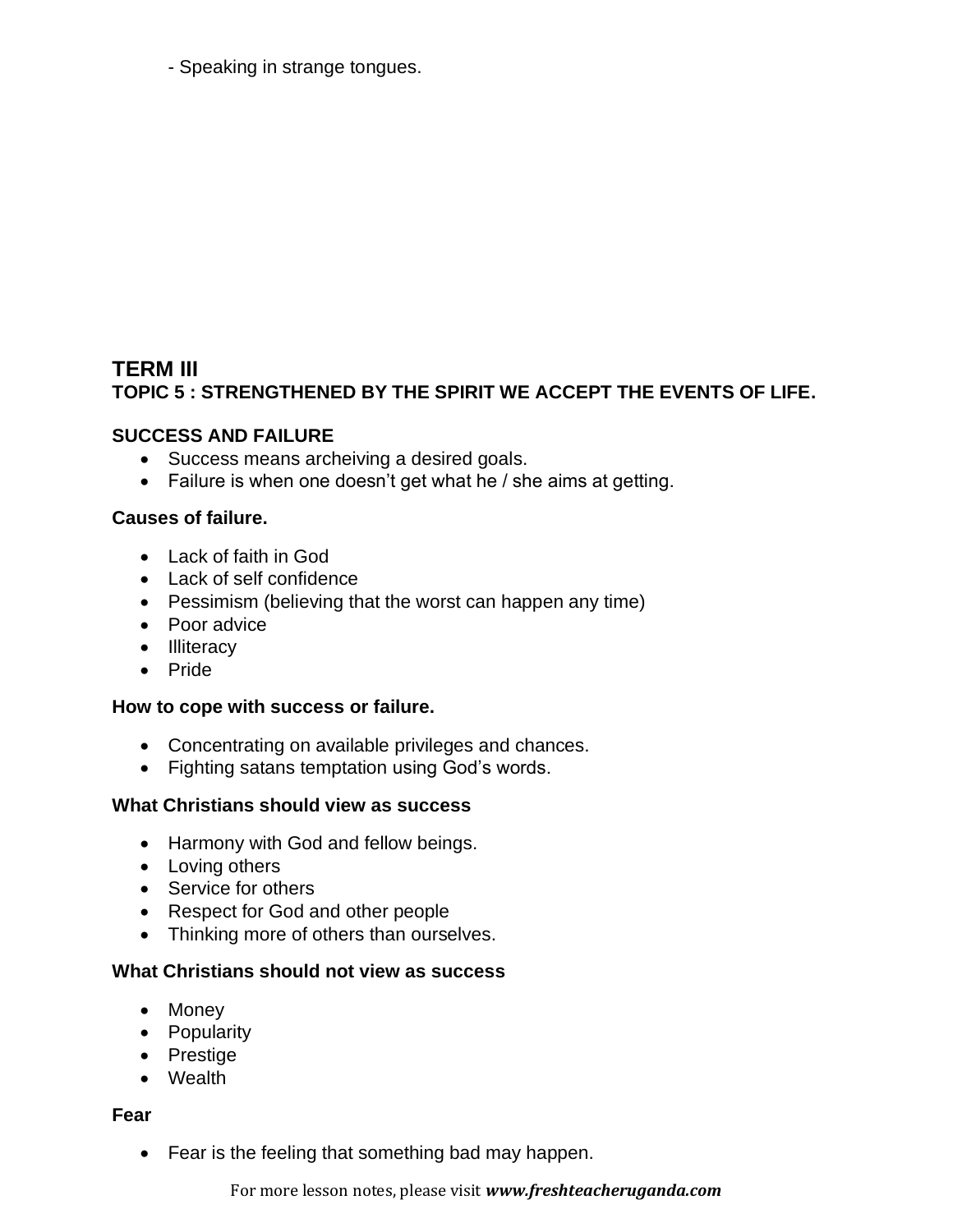#### **Forms of fear**

- Real fear afraid at objects that can harm
- Imagined fear general fear to fail
- Anxiety state of being worried.

#### **Causes of fear**

- Being lonely
- Lack of confidence
- Death
- Embarrassment

#### **Values of fear**

- Helps us to avoid dangerous situations
- Makes us do tasks better
- Makes us respect those who can protect us
- Makes us to seek for God's help.

#### **Biblical teachings on fear** (mark 14 : 32 – 36 Joshua 1:5 – 9 Isaiah 41: 10 – 13 / 14)

- Always pray to God for strength and courage
- Have determination, confidence and obey God's commandments.
- Leave all our worries to God.

#### **Emotions**

• An emotion is a state of one's mind.

#### **Examples of emotional feelings**

• Sadness, Anger, fear, cheerfulness

#### **How to control emotions**

- Being patient
- Avoiding anger
- Avoiding revenge
- Being kind
- Believing in God in all situations.

# **TOPIC 9 PRAYING IN THE SPIRIT**

• Communication is the sending and receiving of information.

#### **How God communicates to us**

- Through the bible
- Through visions
- Through prophets
- Through priests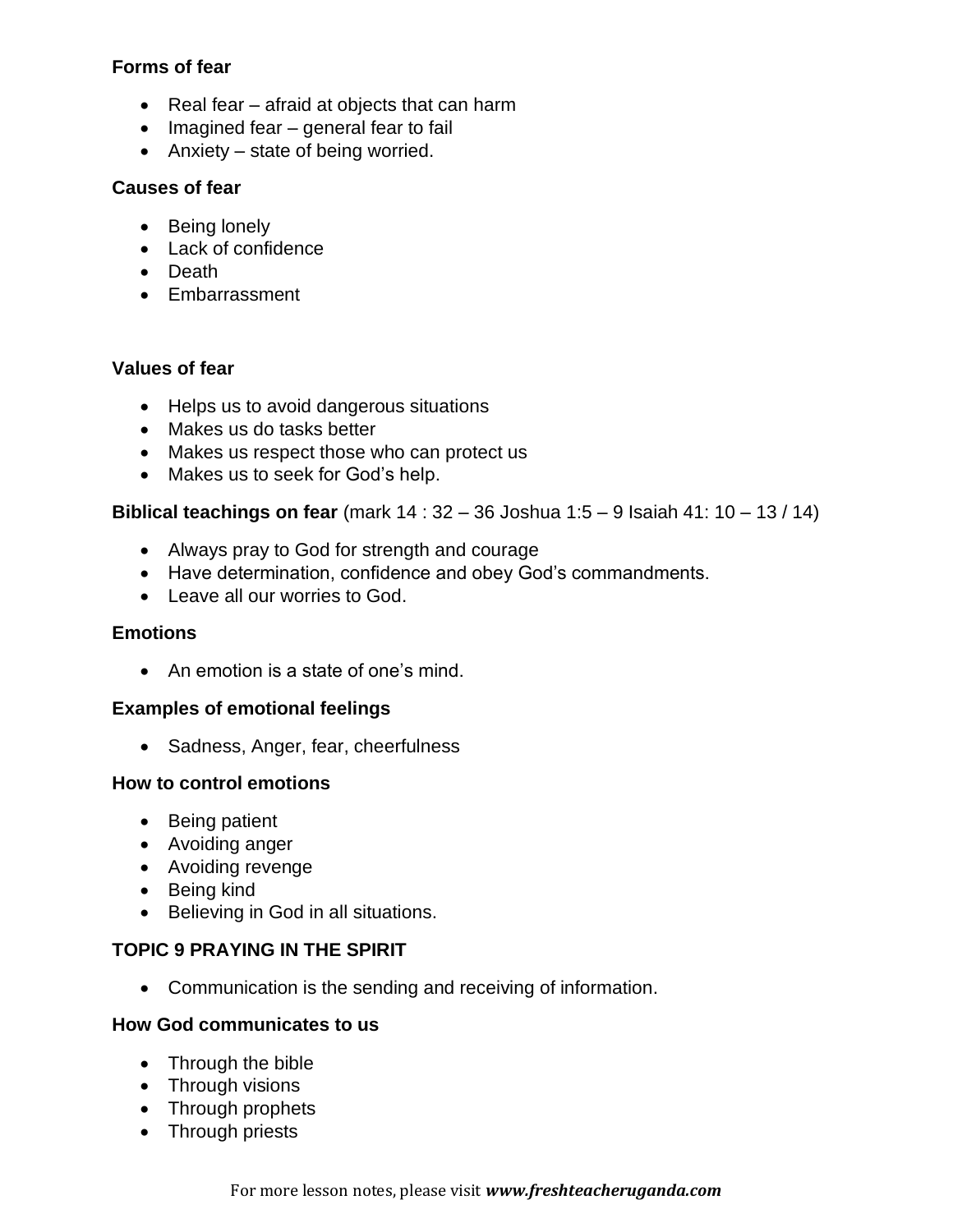#### **How we communicate to God**

- Through prayer
- A prayer is a special way of communicating to God.

#### **Types of prayer**

- Praise prayer
- Thanks giving prayer
- Confessional prayer
- Petition prayer
- Intercession prayer
- Liturgical prayer **Teacher to explain to learners**

#### **Importance of prayer**

- Brings us closer to God
- Helps us to control our emotions
- Helps us talk to God
- Helps us find peace in times of stress and sorrow.

#### **Reasons why people pray**

- To thank God
- To praise God
- To confess our sins
- To ask for protection

# **Ways of praying**

- Praying silently
- Praying loudly

#### **Principles to follow during prayer**

- Have faith
- Being humble before God
- Turn the whole mind to God (be focused)
- Present all your desires and needs.

#### **When should a Christian pray**

- When in need
- Any time
- During joy / sorrow

#### **Jesus teaching on a prayer (Mathew 6:9 – 13)**

• Jesus taught his disciples the Lord's prayer.

Teacher mentions what we ask for in the Lord's prayer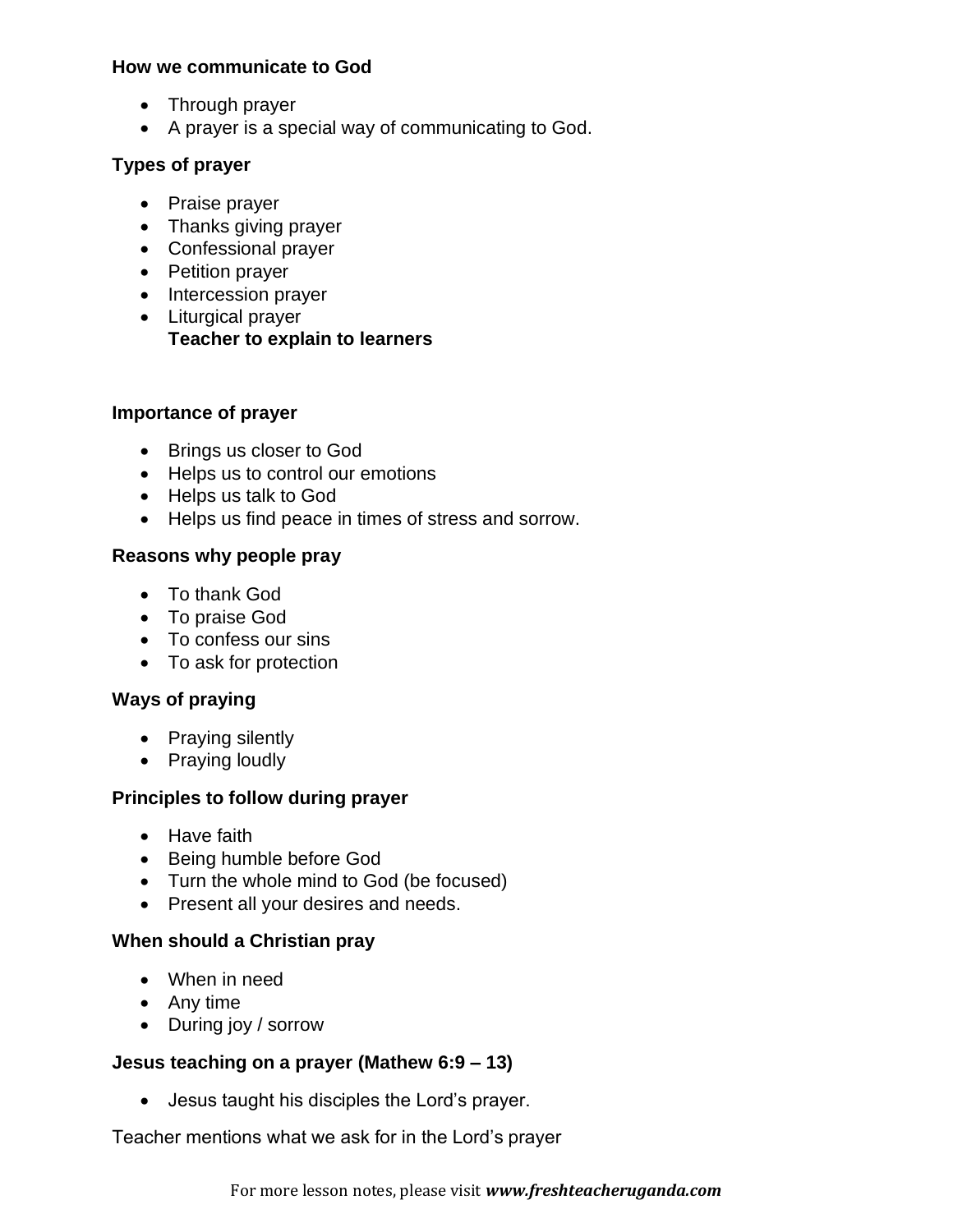# **Lessons learnt from the Lord's prayer.**

- To praise God
- To request God for our daily needs
- To ask God for forgiveness
- To ask God to protect us from evil
- To forgive others.

# **Reasons why Jesus prayed**

- To get food (Luke 8:6)
- To forgive his enemies (Luke 23:33-34)
- To know God's will (Mathew 26:42)
- To ask for strength and courage (matt. 26:39)

# **Places where Jesus prayed from**

- Gethsemane (matt 26:39-42)
- On top of the hill (Mark 6:46)
- At the grave yard (John  $11:41 43$ )

# **TOPIC 10 GROWING IN THE SPIRIT**

- Prayer in the early church
- Arrest of Peter and John (acts 4: 1 -4)
- Release at Peter from prison (acts 12: 1 -10
- Peter resurrects Tabitha (acts  $9:36-41$ )
- Paul and Barnabas (acts 14:21 23)

# **Creeds**

- Creeds are statements of Christian beliefs.
- Examples of creeds:
	- apostles creeds
	- Nicene creed
	- Athanasius creed

# **sections of creed**

- God the father
- God the son
- God the Holy Spirit

# **Sacraments**

• A sacrament is a symbolic religious celebration through which Christians believe that they receive God's grace.

# **Characteristics of sacraments**

- Must have a material sign e.g wine, bread.
- Must have a system of giving (receiving)
- Must confirm the presence and power of Jesus.